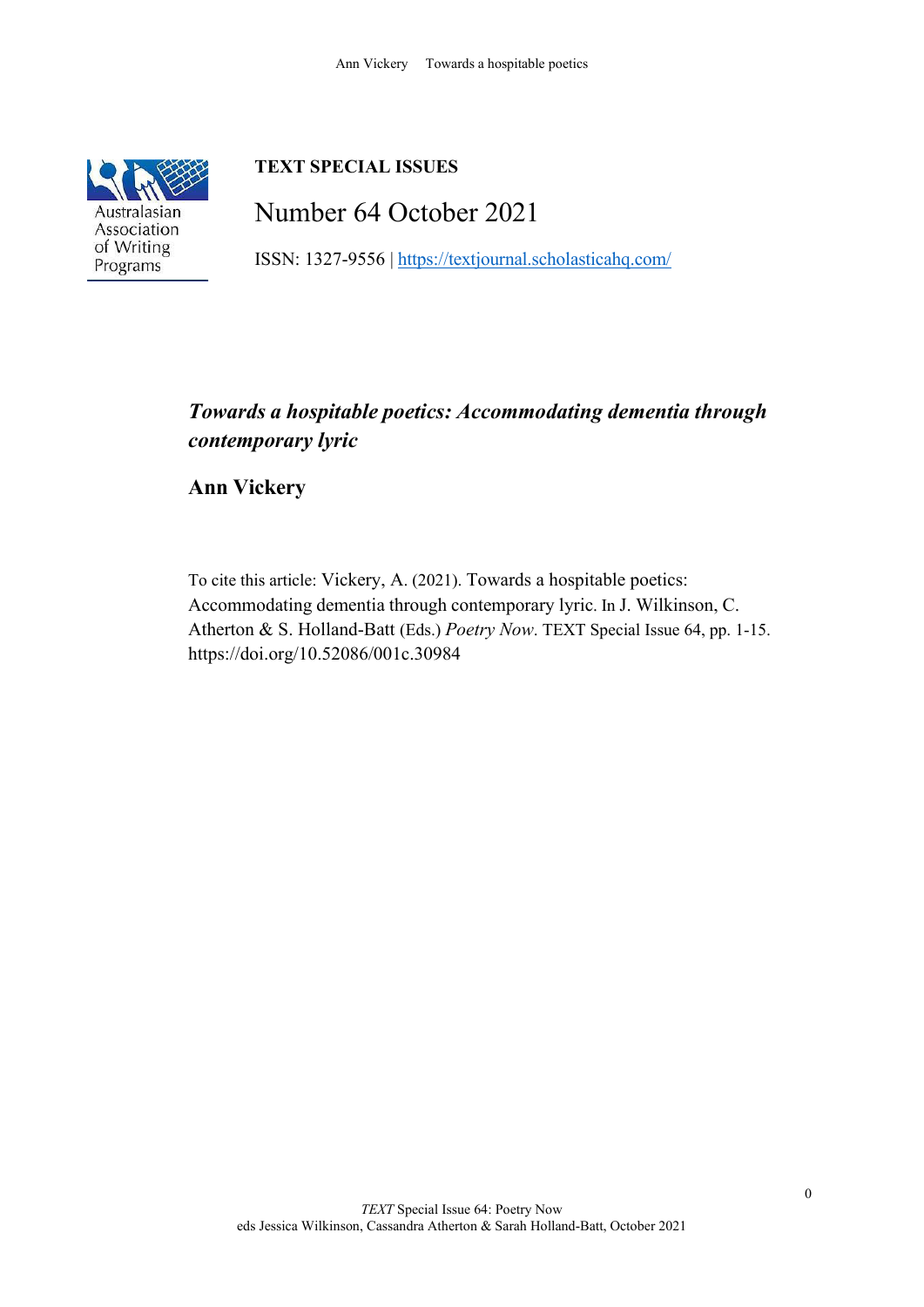#### *Deakin University*

### **Ann Vickery**

#### *Towards a hospitable poetics: Accommodating dementia through contemporary lyric*

#### Abstract:

Dementia is one of the major challenges of the twenty-first century. According to Alzheimer's International, there were over fifty-five million people with dementia worldwide in 2020. Dementia forces us to scrutinise how community, care, and personhood are defined. While there has been increasing representation of dementia through narrative-driven forms, it is precisely poetry's capacity to move beyond the meaning-making functions of language and narrative that enables it to better accommodate the morphic nature of dementia and to challenge its stigma. While considering how the impact of dementia may vary between vocational writers, those new to writing, and those in positions of care, this article considers how contemporary lyric may offer a space of hospitality that enables us to live with and alongside dementia ethically. Focusing predominantly on Australian examples, it considers how poetry seeks to provide a space, at times paradoxical, enabling agency, recognition, and freedom while also navigating forms of attachment and belonging. It considers how poetry can articulate dementia as historically and culturally nuanced and how poetry may also be able to navigate states of difficulty and precarity.

#### Biographical note:

Ann Vickery teaches writing and literature at Deakin University. She is the author of *Leaving Lines of Gender*: *A Feminist Genealogy of Language Writing* (Wesleyan University Press, 2000) and *Stressing the Modern*: *Cultural Politics in Australian Women's Poetry* (Salt, 2007). She is also co-author of *The Intimate Archive*: *Journeys through Private Papers* (National Library of Australia, 2009) and co-editor of *Poetry and the Trace* (Puncher and Wattmann, 2013). She is the author of three poetry collections, most recently *Bees Do Bother*: *An Antagonist's Care Pack* (Vagabond Press, 2021).

#### Keywords:

Poetry, dementia, Alzheimer's, hospitality, care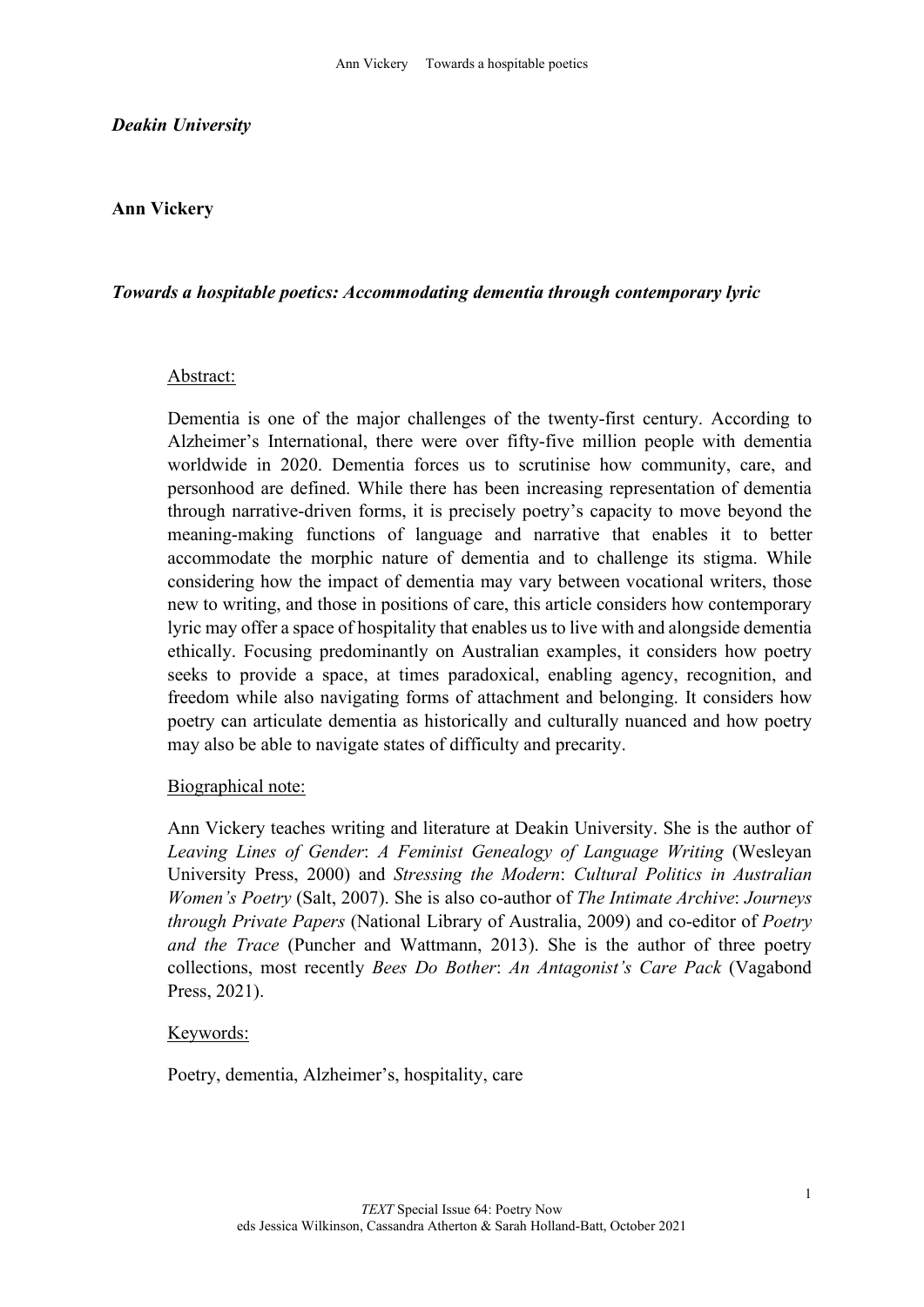The seeds for this essay came from reading Maggie Nelson's *The Argonauts* (2015), an autofiction exploring social citizenship and selves undergoing change. Nelson uses the Argo of Greek myth in thinking about how one's identity as a person might be kept even as its constitutive parts change over time. Nelson's concept of care relies on an argument around social reproduction – if one's parenting is not 'good enough', then the consequences are dire for the children. Care ensures that future selves, and by extension, future society, does not fail. What might it mean, however, to consider those whose selves are undergoing change but who are inevitably going to falter and fail? Dementia does not hold the promise of happiness or pleasure as by-products of care in the way that parenthood does. This essay is the beginning of a thinking around the possibility of navigating hospitable poetics in a social landscape that is largely inhospitable for those with dementia. This year, in the same week that we celebrated my son's eighteenth birthday, the final report of the Australian Royal Commission into Aged Care Quality and Safety (2021) was released. It revealed systematically inadequate and sometimes highly abusive practices within institutional aged care.

Having suffered dementia for around a decade, my father was present at my son's birthday and able to know that we were celebrating something. He might be considered relatively 'lucky' in having my stepmother prematurely end her career in order to become his primary carer. I know something of the ongoing difficulty and isolation they have experienced but, I would think, only a fraction of it. Our treatment of those with dementia is an index to how we think of ourselves as a community and how we value a person. Dementia is currently the second major cause of death for Australian men and the number of people with dementia worldwide was over fifty-five million in 2020 (Australian Bureau of Statistics; Alzheimer's Disease International). In the last decade, dementia has been well represented through narrative-driven forms, most recently in films like *The Father* (2020) and *Supernova* (2020). While there is beginning to be a rise in poetry engaging with dementia, there is still little scholarly attention as to its transformative potential. This essay argues that it is precisely poetry's capacity to move beyond the meaning-making functions of language and narrative that enables it to accommodate dementia's morphic nature of dementia and to challenge its cultural stigma. Indeed, I would go so far as to suggest that the lyric might offer a space of hospitality that enables us to live with and alongside dementia ethically. While poetry traditionally has had a public role as a vehicle of mourning and consolation, I want to consider its capacity to transform our processes of recognition and inclusion.

Dementia results in a greater cognitive decline than the usual ageing process. As a 'progressive neurodegenerative syndrome' it is marked by 'a constellation of symptoms' caused by a large number of underlying conditions (Bitenc, 2020, p. 8). Only one of these is Alzheimer's disease although it is the most common cause. Alzheimer's emerged as a disease category in the 1970s but was somewhat sidelined by HIV/AIDS (Kunow, 2015, p. 282). Diagnosis often informs how a person is subsequently treated. Kate Swaffer points out that too often people with dementia come to be defined by the symptoms of the disease rather than the people they still are (Pitt, 2016). In effect, the sufferer becomes the disease, known through an overdetermined narrative that marginalises or renders them invisible within the social landscape.

As with Covid today (and AIDS before it), dementia has been viewed as threatening broader welfare, and attracts overlapping negative tropes (Kunow, 2015, p. 282). A prevailing one is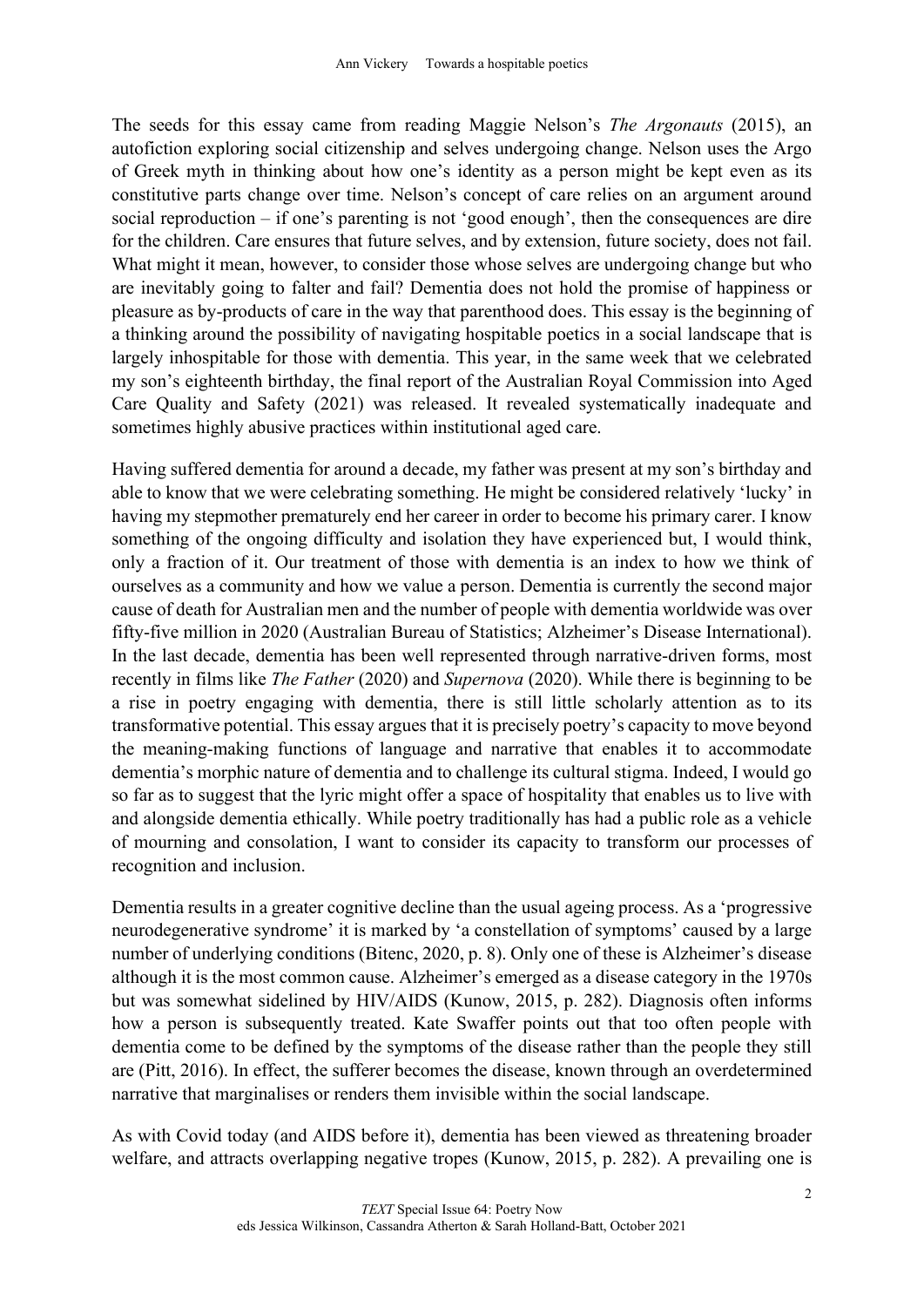of contagion, with dementia frequently likened to a plague or epidemic. Such a trope goes hand in hand with responses focused on containment or expulsion. Another common trope views dementia as monstrous (Herskovits, 1995, p.153), the afflicted being reduced to less than human or non-human. Related to this is the figure of the zombie, with dementia often likened to a 'living death' (Behuniak, 2011, p.71) and those with dementia as 'husks' or 'ghosts of their former selves' (Bitenc, 2020, p.10). A further trope is the alien. Susan M. Schultz (2014) discerns that dementia's spatial disorientation aligns its sufferer with refugees, and asylum seekers (n.p.). This trope foregrounds social borders and a lack of belonging. As Catherine Malabou (2008) contends, Alzheimer's 'is the nemesis of connectionist society … as a disaffiliated person: errant, without memory, asocial, without recourse' (p. 52). Dementia has lastly been framed through the destructive forces of nature and as a potential threat to the human world when reaching excess proportions. Hannah Zelig (2012) points to dementia regularly being referred to as a 'wave' that then transforms into a 'flood' or 'tsunami' (p. 260). The net effect of all these negative tropes is an increased likelihood of hostility.

Scientists have turned unsurprisingly to figurative language in order to represent dementia. Hannah Zelig notes how 'plaques and tangles' has been used to describe the knottiness of an Alzheimer-impacted brain (Zelig, 2012, p. 261). Catherine Malabou asserts that the descriptive frameworks of neuroscience will always reflect their social conditions and any approach to how a brain works will be political. Brain plasticity, for instance, can be described in terms of efficacy, adaptability and flexibility, aligning it with the norms of capitalism. Malabou suggests that an alternative description of brain plasticity might 'allow us to think a multiplicity of interactions in which the participants exercise transformative effects on one another through the demands of recognition, of non-domination, and of liberty' (2008, p. 31). It is worth thinking about the continuing influence of the Enlightenment and how personhood has been understood through values that emphasise functionality within the social order: autonomy, capability, and rationality (Bitenc, 2020, p. 10). Malabou argues that even with dementia's defiance of these values, neuroscientific discourse often seeks to be recuperative and to include dementia within a normalising vision of society.

From Sappho onwards, the lyric has tested the limits of the self and relationality, exploring states of human incompleteness, liminality, and change. Lyric traditionally has drawn together the intimate and the social, as well as conveyed experiences that seem incomprehensible. An example is the poetry of World War I which explored the impact of shell shock, gas attacks, and new military tactics and technologies, and the poetry emerging out of World War II that understood its own inadequacy. Tom Kitwood states that, 'There are some aspects of human experience for which the most ordinary prosaic forms of speech are too thin, too linear, too precise' (1997, p. 76). What poetry can do is stretch the expressive potential of language and form and generate responses in the reader that may be both affective and cognitive. In so doing, it counters the stranglehold of reductive tropes surrounding dementia and can provide, as Zelig suggests, a means to represent those with dementia 'not as passive recipients or medical "cases" but rather as sentient, active human beings' (2014, p. 162).

The most common symptoms of dementia are defamiliarisation, comprising of loss of memory and language, spatial disorientation, and behavioural change. Whereas narrative is a sensemaking device, dementia often resists sense; it is errant and mutable. Accordingly, it requires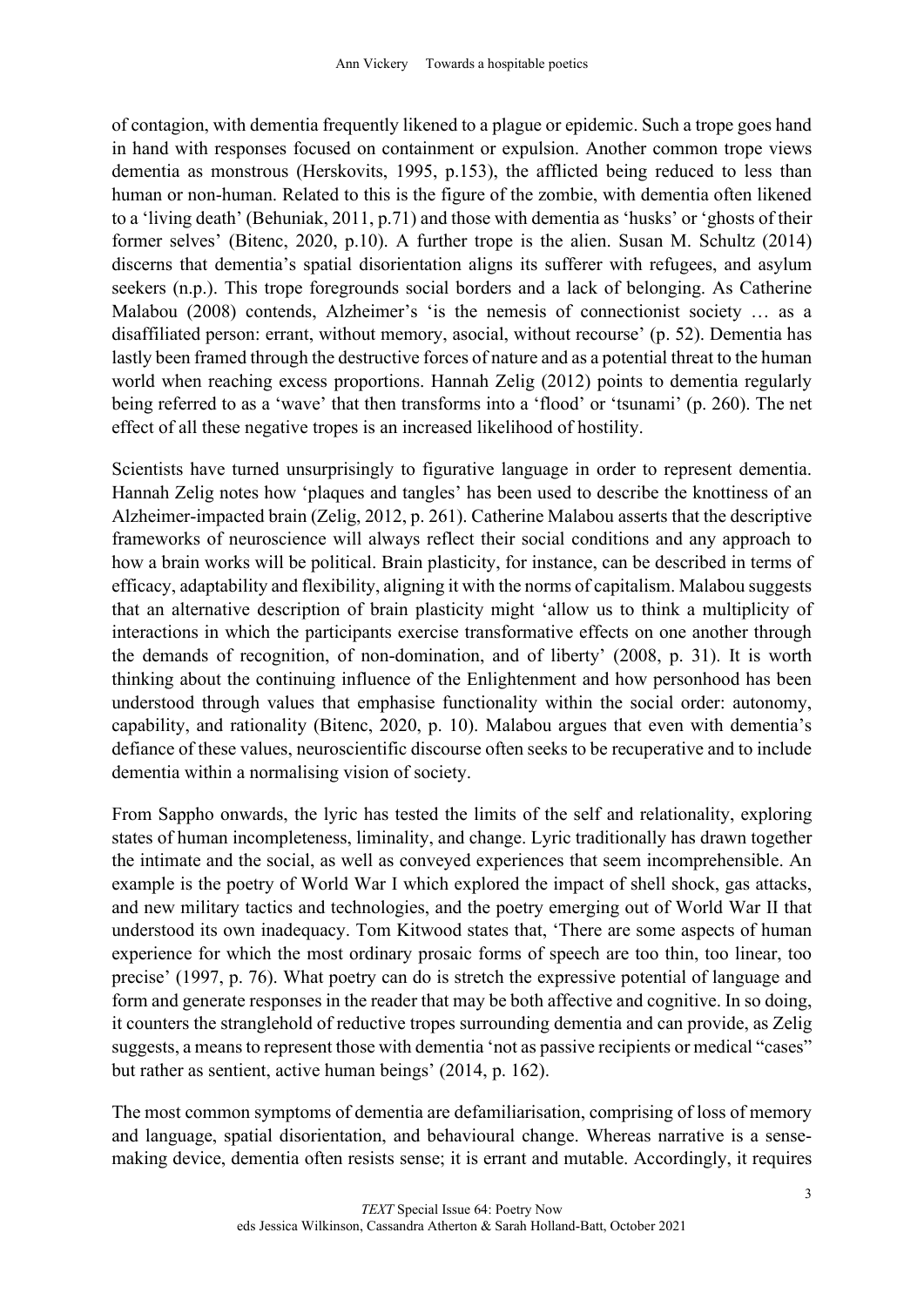particular attention to the contingency of meaning and the ways in which meaning is made and lost and remade and lost again. Dementia raises questions about accommodation as both space and process. Jacques Derrida argues that hospitality 'has to do with the *ethos*, that is, the residence, one's home, the familiar place of dwelling, inasmuch as it is a manner of being there, the manner in which we relate to others, to others *as our own* [emphasis added] or foreigners' (2001, pp. 16-17). I want to emphasise that phrase, 'to others as our own'. In a world where the familiar becomes strange, how might we entertain a hospitable poetics towards dementia?

Kant (1795/2006) initially viewed hospitality as reliant on reciprocal relations, in that the stranger had a right to be welcomed, but there were also expectations on the guest's behaviour. In contrast, Levinas (1961/1969) proposes an obligation to and unrestricted welcome of the Other. Yet as Derrida notes, these both presume an ideal horizon. The mess of reality intrudes. The dementia patient may feel, at times, curtailed and thwarted. At the same time, their behavioural change and unsettledness may also threaten the carer's emotional wellbeing and equilibrium. Any hospitable poetics must therefore navigate a tenuous dynamic between self and other. Within a hospitable poetics, there must be paradoxical accommodation of hostility or what Sianne Ngai (2005) calls 'ugly feelings'. So, I am not arguing for a hospitable poetics as a shelter and practice that is able to be always maintained, let alone wholly achievable; this is a poetics (involving space and process) that has and holds hurt, misreading, frustration, and disruption.

Susan M. Schultz (2014) suggests that writing might be a way to wander with the dementia person: 'A letting go of the boundaries, the borders of self, of nation, and the respectful entering into a more chaotic, less limited place' (n.p.). She argues that the plasticity of poetry makes it a highly appropriate form to represent the mobility of dementia (n.p.). While a practice of writing may wander, a poem has spatial and temporal constraints. I want to consider how the poem might open its doors in particular ways. Rather than consider the poem through the modern form of hospice as a place to care for the sick or dying, I want to go back to its much earlier meaning as a guesthouse or lodging for travellers. How might it provide an open rather than closed form that enables multiple and shifting encounters with dementia?

While Schultz focuses on dementia's tendency towards dispersal and Malabou on disconnection and freedom from the social network, I want to go back to the importance of relationality and attachment. Poetry's heightened relationship to feeling might be thought of as its capacity for 'stickiness'. Stickiness might be associated with the floor of the 'homely' pub or 'local', a communal space echoing the earlier hospice. Alternatively, it might be characterised as getting 'beneath the skin of the personal experience' (Zelig, 2014, p. 166), where the affective process is emphasised over the cognitive. In the sense of the latter, Schultz speaks of the need for the reader 'to flinch' (Schultz, 2008, p. 116).

In thinking about hospitality, I'm interested in poetry's capacity to invite close reading, with closeness sometimes becoming uncomfortably close. Indeed, it might be to the point of discomfort in testing porosity of the reader's self. At the same time, I want to bring that paradoxically alongside a trope of distance. Just as Nelson turns to the Greek myth of the Argo, I want to introduce the figure of Penelope within the framework of a hospitable poetics. Penelope is the mythic figure who maintains faith in the return of her husband, Odysseus.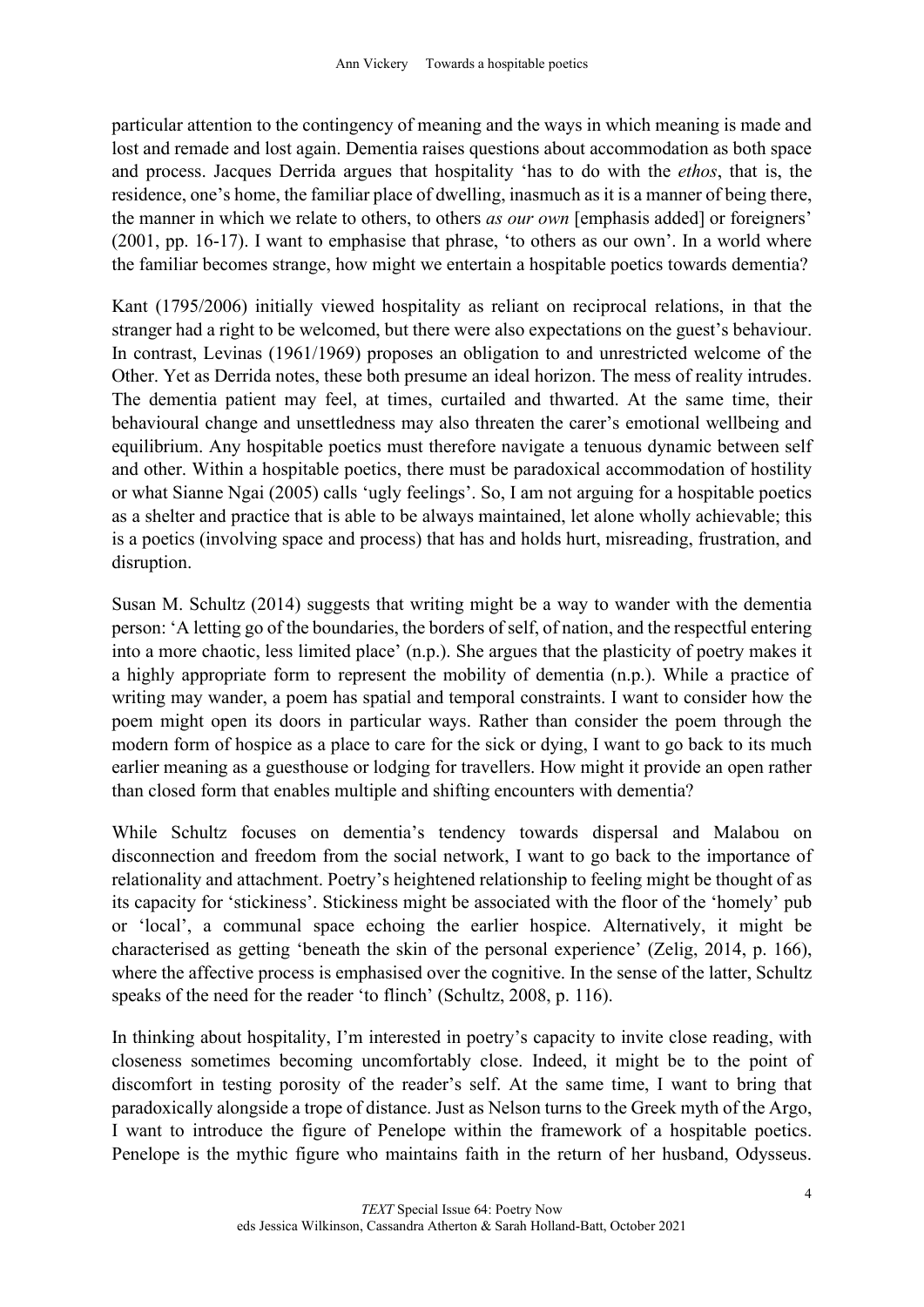Weaving and reweaving, she undertakes textual strategies of endurance that keeps open the means for a glimpse of return, an encounter in whatever shape or form possible. The lyric poem, then, might accommodate a simultaneous emergence and annihilation of form, aligned with dementia's shifting between absence and presence. The poem holds affective promise as much as it holds affective trace. To sum up, the poem is, at once, that which may invade the reader's personal space but also holds persistence, if not hope, from afar.

In mapping out poetry and dementia, I want to extend the categories that Rüdriger Kunow (2015) applies in relation to Alzheimer's. One of Kunow's categories is poetry written by those with Alzheimer's with the help of persons beyond the family. This assisted creativity is typically a form of therapy. Lyric's significant aural dimension, as with music, has been used to stimulate collaborative improvisations. These are important for the recognition and celebration of ongoing personhood but sometimes risks reading the language of dementia 'as inherently poetic' (Swinnen, 2016, p. 1378). Another of Kunow's categories is poetry by writers with Alzheimer's. This is relatively rare and, as Kunow contends, 'almost always at a relatively early stage of cognitive impairment' (2015, p. 286). The stigma surrounding dementia is perhaps one reason why so few writers have admitted to such a condition. After a lifetime building a literary reputation, dementia threatens the symbolic capital accrued around mastery of the craft and may engender a sense of shame. While people beginning to write in assisted programs may find such experience to be generative, those who have established a career of writing may find it a far more frustrating, potentially terrifying experience of estrangement and loss of control.

One of the few poets to explore their own Alzheimer's was American Objectivist George Oppen, who began to show symptoms in 1977 but was not officially diagnosed until 1982. Oppen's poetics of attention include patterns of return and difference across his work. Yet, for Oppen, dementia was embarking on an 'unchosen / journey immense' in a world 'increasingly strange' ('The Tongues', 2002, p. 275). He would associate its state of wandering exile with his Jewish heritage, discerning displacement as occurring at the level of language: 'Too strange, all has become strange, all the words are not mine, nor am I the words' (qtd. in McMullan, 2016, p. 41). Gordon McMullan has criticised scholars for avoiding the potential impact of Alzheimer's on writers' work, arguing that Oppen's use of repetition, 'loose syntax, abstraction, wilfully non-linear facture' and 'fragmentation' is formally aligned with his condition (2016, p. 43). He and David Amigoni are particularly scathing of the concept of late style, arguing that it focuses on a small set of artistic geniuses who are somehow able to 'buck the trend in old age and find … a new, transcendent form of expression that manages both to express a lifetime of creative experience and to look forward to forms of creative endeavour that are yet to come' (Amigoni and McMullan, 2019, p. 3).

Late style ignores dementia as a condition that is ordinary in impacting so many. Peter Nicholls has applied Theodor Adorno's definition of modernist late style to Oppen's work, noting how it is fragmentary, tends towards 'irascible gesture', and 'communicates … like a cipher' through 'blank spaces' (p. 566). While I agree with McMullan's critique of late style's limitations, Nicholls' reading of poems like 'The Tongues' does take into account Oppen's navigation of Alzheimer's as well as reflections on his illness by Oppen's wife Mary. So, I wonder whether there might be a way in which late style could be made more democratic?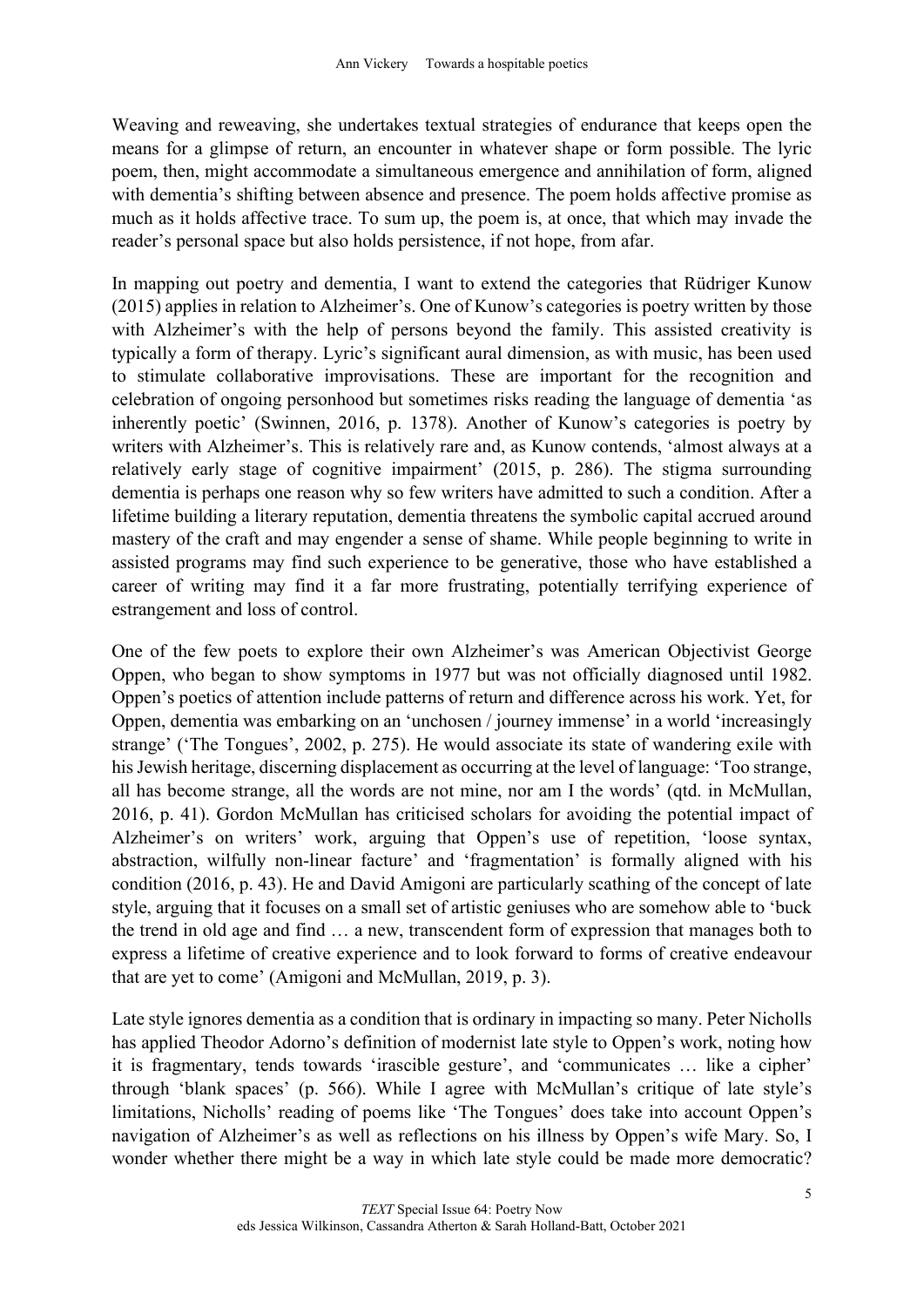Could late style be reconceptualised and broadened to understand writing impacted by dementia?

Rather than dwell on this question, I want to move to Kunow's final category of dementia poetry, that is, poetry written by carers, most often family members. How might such poetry provide a means to ethically accommodate dementia and counter stigma? Rebecca Bitenc (2020) points out that 'dementia care is still predominantly carried out by women' (p. 3) and that much of the poetry on dementia is by women. While I have certainly found this to be the case, examples by men suggest that this gendering might be slowly changing. Considering the 2021 release of the final report on the Royal Commission into Aged Care Quality and Safety in Australia, I want to focus predominantly on examples from Australia; however, I will start with a brief look at the hybrid work of American poet Susan M. Schultz's *Dementia Blog* (2008) and its sequel *She's Welcome to Her Disease* (2013). One of the very few writers to engage with dementia over a serial or long form, Schultz blends lyric with blog. Both forms assume a public address and personal voice. Following the blog's convention, Schultz's entries proceed from the most recent to the most dated, so that the reader is situated *in media res* in having to identify relationships and histories. This experience of confusion is similar to the confusion of the dementia patient.

Schultz describes how dementia creates a temporal in-between: 'Dementia offers us the conditional, the provisional tense, the not-present or not-past or not-future tense' (2014, n.p.). It is 'where the form and life collide' (Schultz, 2008, p. 105). While writing might be characterised as a 'memory box' (Schultz, 2008, p. 112), there remains a gap between 'this life' and 'this poem' (Schultz, 2008, p. 104). Accordingly, Schultz sought a form that might 'attend to [dementia's] repetitions, its failures of completion, its half-steps' (Schultz, 2008, p. 115). Crystal Yin Lie argues that 'dementia emerges as a heuristic device or aid for understanding and writing (life) history' (Lie, 2019, p. 67). Rather than an 'aid to memory', to borrow Lyn Hejinian's phrase (1996), it becomes an aid into what it means to forget, or to have meaning shift: 'This is my poem, my blog, my sad report … I write because I do not understand. Writing fails to make it mean' (Schultz, 2008, p. 72). Elsewhere she writes:

Dementia is bricolage, is collage, is mixed-up syntax … It cannot be analyzed, because its origins, and its ends, cannot be located. The maps are hanging from laundry lines in a humid country; the ink that is their roads has dripped off the dark paper that had enclosed them. (Schultz, 2008, p. 132)

The 'humid country' refers to being located in Hawai'i and foregrounds how geographic distance echoes a failure to be cognitively 'on the same page' as her mother. Schultz raises the ethics of writing about her mother's dementia and, by extension, of herself, her family, and the people around them:

This is about the problem of what is private and public, what ought not to be private and what is public, what ought not to be shared and what must be. The process is not fiction, but enactment. (Schultz, 2008, p. 48)

She also raises questions of 'appropriation' (Schultz, 2008, p. 64), re-assigning the zombie role to the writer who collects 'organs before a death' (Schultz, 2008, p. 92). Elsewhere she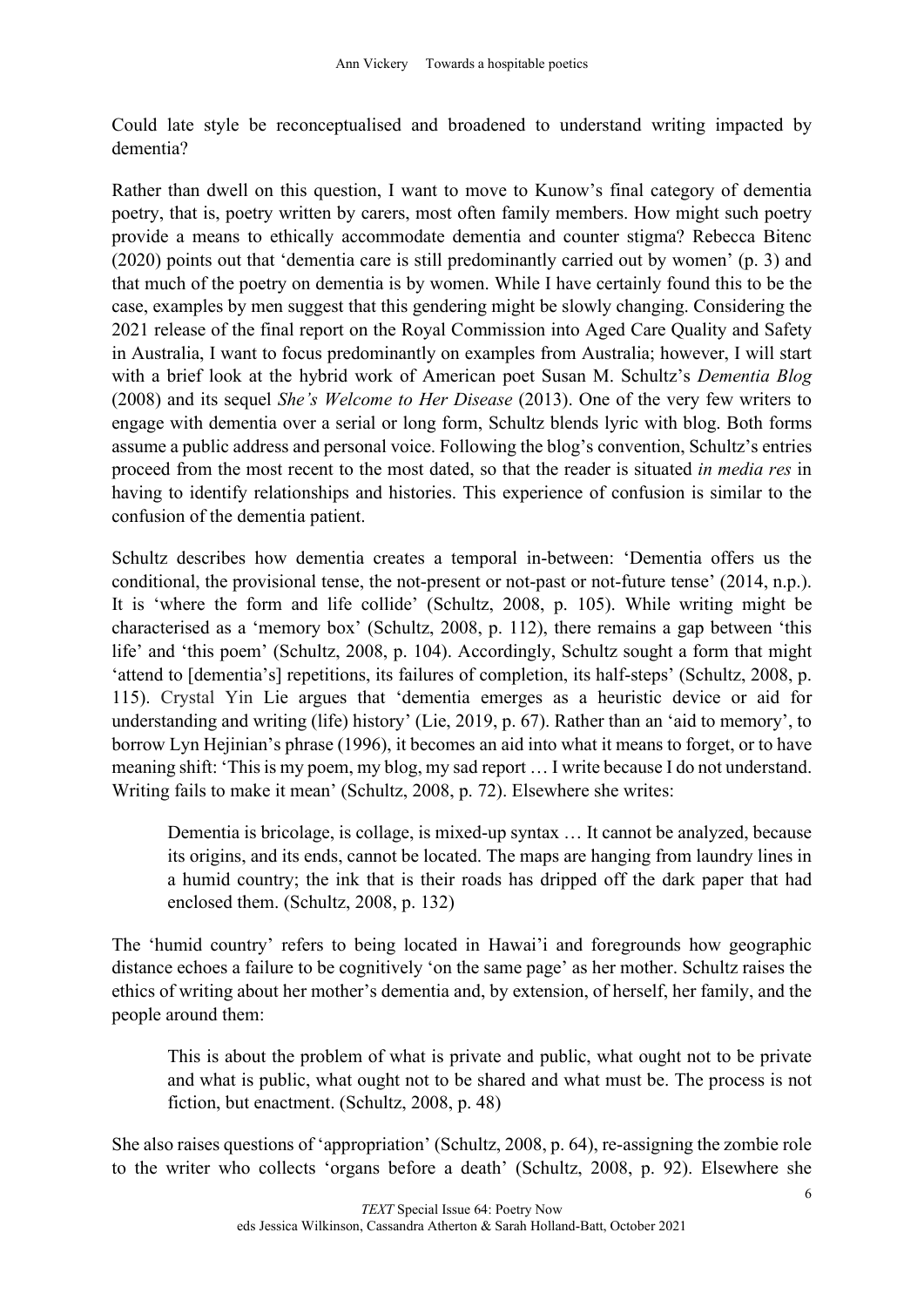considers *Dementia Blog* as an 'easement' over collective memory, foregrounding questions of property and use. She discerns that there is a loss of ownership or control once the *Blog* moves into the hands of the reader: 'When the property is sold, it can no longer be taken as the story of her life, or of mine' (Schultz, 2008, p. 48). Yet in thinking of her mother's dementia as an easement, Schultz focuses on aspects of moving in and out of an area. This transforms the poem into a kind of commons where interactions can take place: 'I mean to elide form into style, the style of our being conjoined with the form that describes us, and our going' (Schultz, 2008, p. 64).

The sharing of hospitable space raises issues around the limits of ethical practice: 'Ethics requires enough memory that forgetting is transgression' (Schultz, 2008, p. 104). For Schultz kindness is not an 'ethic, though we wish it were' (2008, p. 104). Ethic, then, must be distinguished from emotion. She points out that empathy is challenged by difference yet is morally preferable than having none:

Better the sins of empathy than its lack. Key words in this text include: 'privilege', 'gender', 'race', 'institutions', 'narcissism'. 'Empathy' must not elide any of these terms, for fear of their erasure. I must feel empathy only for my kind, lest I bend categories, ignore my privilege. (Schultz, 2008, p. 50)

Hospitality is characterised by presence. For Schultz, the poem of dementia 'cannot reciprocate, even if it adds on. It is a labyrinth with no end, but many paths'; she adds that her mother 'will take them all, and then take them again' (Schultz, 2008, p. 100). Schultz considers the reader in navigating this labyrinth: 'If dementia is endless repetition, then how to write it down without altering it, so that it is at once legible to the reader and varied enough for her to absorb it?' (Schultz, 2008, p. 116). Schultz's blog posts include short sections that are sometimes unconnected, sometimes folding back onto each other (Lie, 2019, p.63). She discerns that 'where narration fails' in *Dementia Blog*, 'the lyric moment … can still sustain its meaning' (p. 115). The blog becomes a kind of '[r]everse Stein' where '[n]othing accrues' (p. 122). Here, Schultz echoes Shakespeare's line, 'Nothing will come of nothing' from King Lear, often viewed as the prototype of dementia (Act 1. Scene 1). She also invokes W. H. Auden's famous line, 'poetry makes nothing happen', in signalling poetry's capacity to reveal what might otherwise be disregarded as nothing (1940/n.d.). In *Dementia Blog*, meaning 'happens only as instances of it tear apart' (p. 122).

Turning to Australian writers, many focus on spatial displacement in a way that resonates with Oppen's late work as much as with the work of Schultz. Alison Clark's 'Dementia' (1994) refers to being 'in a room in a city she'd lost the knack of / by visiting less often, till imperceptibly / it had become … foreign' (p. 107). One of the few to project the speaker into the position of the dementia sufferer, Kate Llewellyn's poem 'Travel' (2004) draws attention to the spatial dynamics of memory and language: not only is it 'like being in a madhouse [where] no one speaks your language' but also there is 'foaming from a cream / whose label was impossible to read' (p. 37). She envisages being overwhelmed by the sense of 'Nurses mocking you' (p. 37). For Llewellyn, the process is like being on a train that 'won't stop until it reaches / its awful destination' (p. 37). In contrast, Jessica L. Wilkinson's 'On Dementia' (2010) positions the dementia figure as a still point while material objects in the world around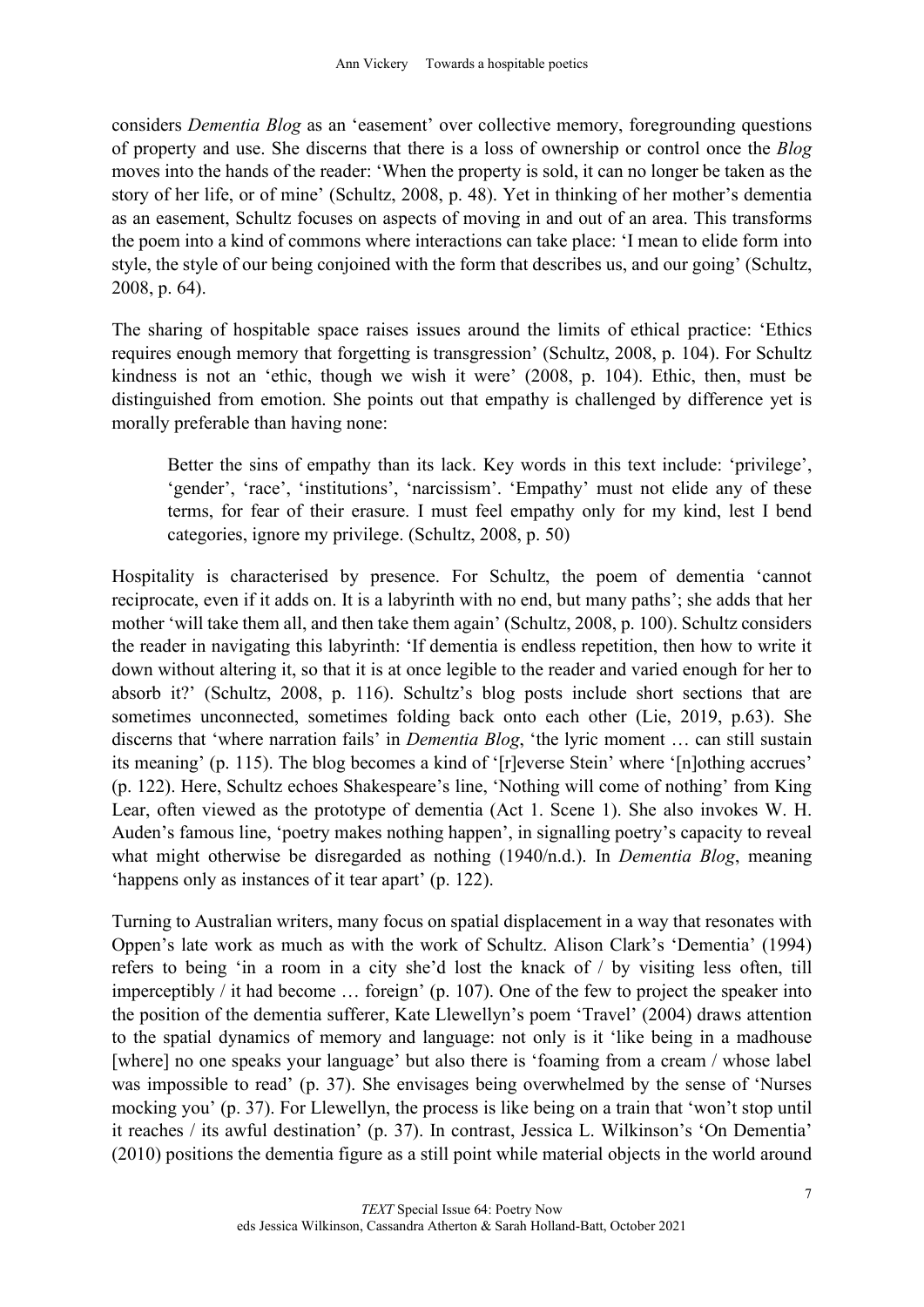are 'always moving' (p. 9). Reduced to 'fish eyes in a chair', the figure is 'lonely' and powerless to move from its position in front of a 'switched off' television screen (p. 9). Wilkinson's poem makes use of a surrealist poetics. It also recalls Emily Dickinson's exploration of liminal states of otherness, not only through attention to change at the micro level of a fly, but also grammatically through a tactical use of dashes that underscores both fragmentation and possibility.

Having started with Nelson's motif of the Argo, many dementia poems position the mobile subject on or in water. This emphasises a loss of solid ground, metamorphosis, and sometimes journeying. Significantly, water can emphasise a sense of distance between carer and the person with dementia. In 'Elegy for My Father' (1998), Philip Salom characterises his father's presence as just beyond, 'Something out there on the water' (p. 259). Recalling childhood memories of fishing with his father, the speaker now fishes for signs of the father he once knew. Salom notes how the first signs of illness were when his father 'drank the colours in transfusion' (p. 259). Salom characterises the care of his mother as a form of devotion, noting how his mother forms a kind of merger with his father, to the point that his tears are accentuated by hers and his 'memories leave [him] and enter her'. Everyday rituals of attending his father becomes linked to Communion, as his father's self becomes, at times, 'just an article of faith' (p. 260). Salom contrasts the bedridden and contained figure of his father with a 'single blossom' that 'floats across a saucer, slowly / to the other side … except, by chance, / not symbolism' (p. 262). Yet the speaker does desire symbolism, reading into it his father's spirit moving beyond the body's physical confines.

Tim Slade's 'Dementia-Deep' (2020) also sees his grandfather's dementia as creating a floating subject. Slade's grandfather's smile is 'At the handsome shore's / Crooked geology'. A phonetic slide enacts a continuous present: 'Today / Those-days, / These days' that is comforting and 'Sea birds glide / Upon the forgetful / Breeze' (p. 134). As with Salom's poem, physical boundaries cannot contain its subject. Both Salom and Slade's poems are meditative and accepting of the dementia subject; they are more traditionally consolatory. Jennifer Harrison situates her poem 'Dementia' (1996) at the seashore with shells likened to dementia refugees: 'they wander through the wash's lost strength' (p. 54). Using the shell as a metaphor for both the poem and a home, she points to the portable nature of the shell and its capacity to be either embodied or empty:

It is a brief poem of sparse rhyme. The boundaries are defiant only in me.

Your body has outgrown three languages: terza rima, science, memory: let's move to another town. (p. 55)

For Harrison, even if the poetic structure comes unfixed, a hospitable state may be found through prosody: 'How the triolet ends I can't tell / Alice Bentley, Alice Ware. / Repetitions weave a fixing spell' (p. 54).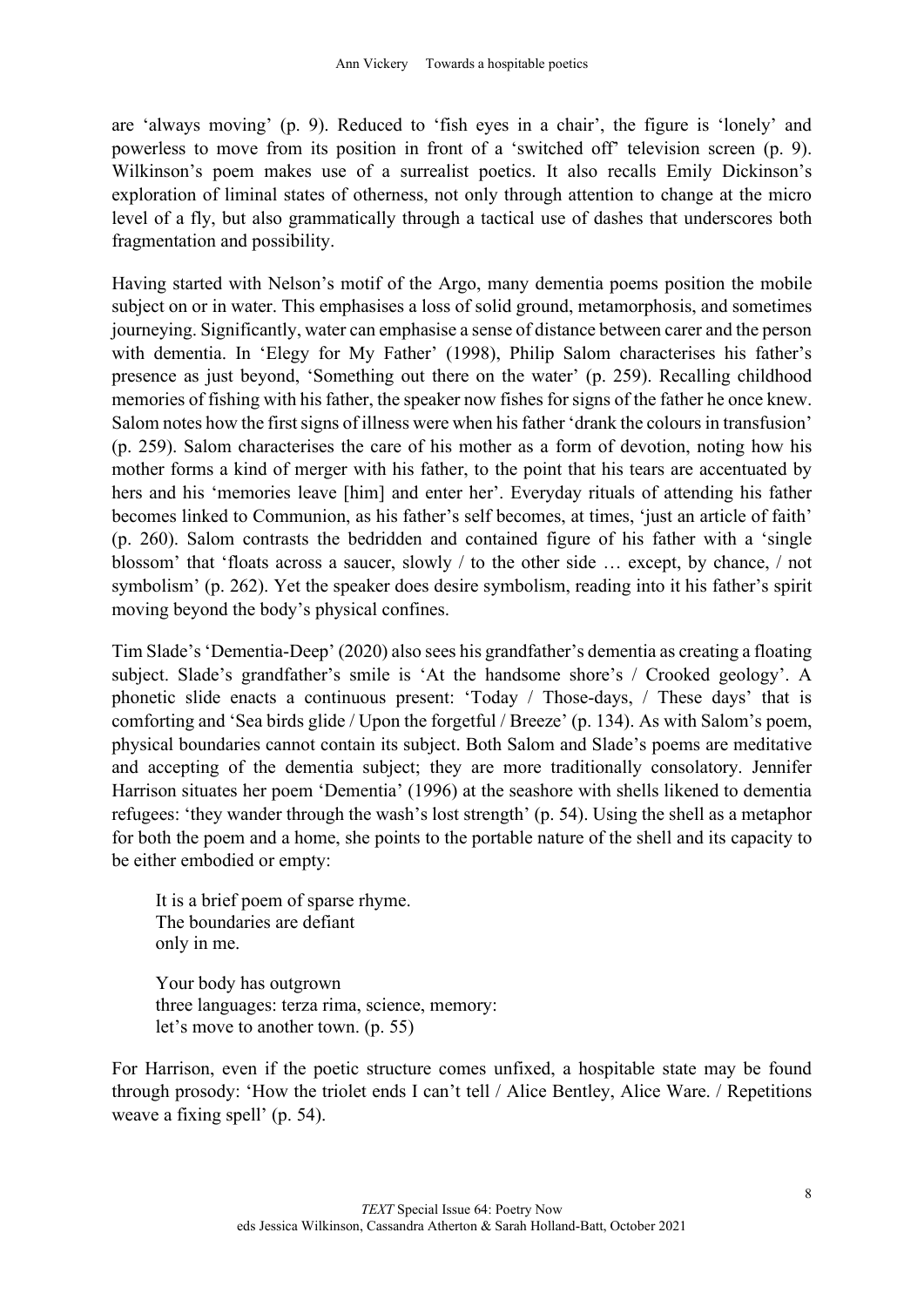Other writers have turned to spaces such as gardens that are maintained space, not inside but also not an outside beyond reach. Yvette Holt writes of visiting her mother in an aged care home that is 'distant' from her Yiman roots in 'Mother(s) Native Tongue' (2018, n.p.). Spending time together in the home's garden, Holt emphasises strict control of it as an environment, with its 'manicured mattress of flora and fauna'. Her characterisation of it as a 'garden playground' with 'crayon coloured [sic] flowers' suggests infantilisation but also a space of stimulation. The garden encourages a heightened sensory engagement by the speaker and the possibility of metamorphosis: 'my ears hunt for a serpent butterfly'. The search for it, 'echoing in distress', suggests a need to find discomfort yet it remains only within the speaker.

Noting that 'my eyes miscarry', Holt draws attention to questions of birthrights, and its loss. It is worth noting that dementia affects almost five times as many Aboriginal Australians from rural regions and remote communities as other Australians (Smith, 2007, p. 1). As the title suggests, Holt's poem explores how many with dementia revert to one's first language. Holt reverses the roles usually assigned to the carer as belonging and the person with dementia as displaced: 'mother begins to scribble with her tongue in a language / I do not understand'. The speaker notes how she was never 'offered' her mother's tongue and only occasionally 'loaned' an 'aboriginal-english lingo', a 'concoction of bastardy words'. In spending time with her mother now, there is a 'borrowed providence'. Both the mother's return to her own language and the speaker's emotions experience 'spillage'. Holt reinforces this by having single words visually pour down the page, one per line that emphasises their isolation and lack of connection: 'excitement / bewilderment / anger / frustration / confusion / laughter' arriving at 'i am jealous'. The final two words, 'judgement' and 'confabulation' return to the role of interpretation and the speaker's speculation over the words' meaning. It is significant that Holt does not replicate the Aboriginal words voiced by her mother so that the reader, too, is barred from them.

Dementia in Holt's poem leads to an increased awareness of genealogy, the 'history of the Letters' connecting one to both 'conversations of the deceased' and 'premonitions of the future'. She points to the causes of intergenerational loss, how her mother was forced to keep her language 'in privacy' and 'without witness' through being 'forbidden to voice [it] / post 1945 (Woorabinda Settlement)'. Inhospitable, the State has disciplined her as a subject. To the poem's speaker, her mother's tongue is a 'crossword dialect' in the sense of being cryptic and unintelligible. As her mother's 'mind reclines into an abyss of natal sustenance', her native language returns 'piece by piece'. The speaker's 'desert fingers' contrast with her mother's 'glossary so fertile'. The speaker exclaims her desire 'to speak my mother's tongue!' The response, italicised, 'i gave you all my stories' emphasises a failure of transmission. There is illegibility with the sunlight 'casting shadows over those handwritten notes'.

The poem situates the blossoming of her mother's language alongside the garden's blooming flowers, even though they are all non-native: 'marigolds, snap-dragons, begonias, daffodils, / and blooming pansies'. While the speaker's fingers 'gently [sail] up and down the oars of their urban throats': the speaker remains stuck. Holt's poem ends by foregrounding how dementia patients are regulated, describing them in prison terms as 'lifers'. She notes how 'morning tea is now served in the adjacent dining room / the one without a garden view'. While her mother experiences partial freedom in the garden, she remains 'dutiful' in holding the hand of her daughter.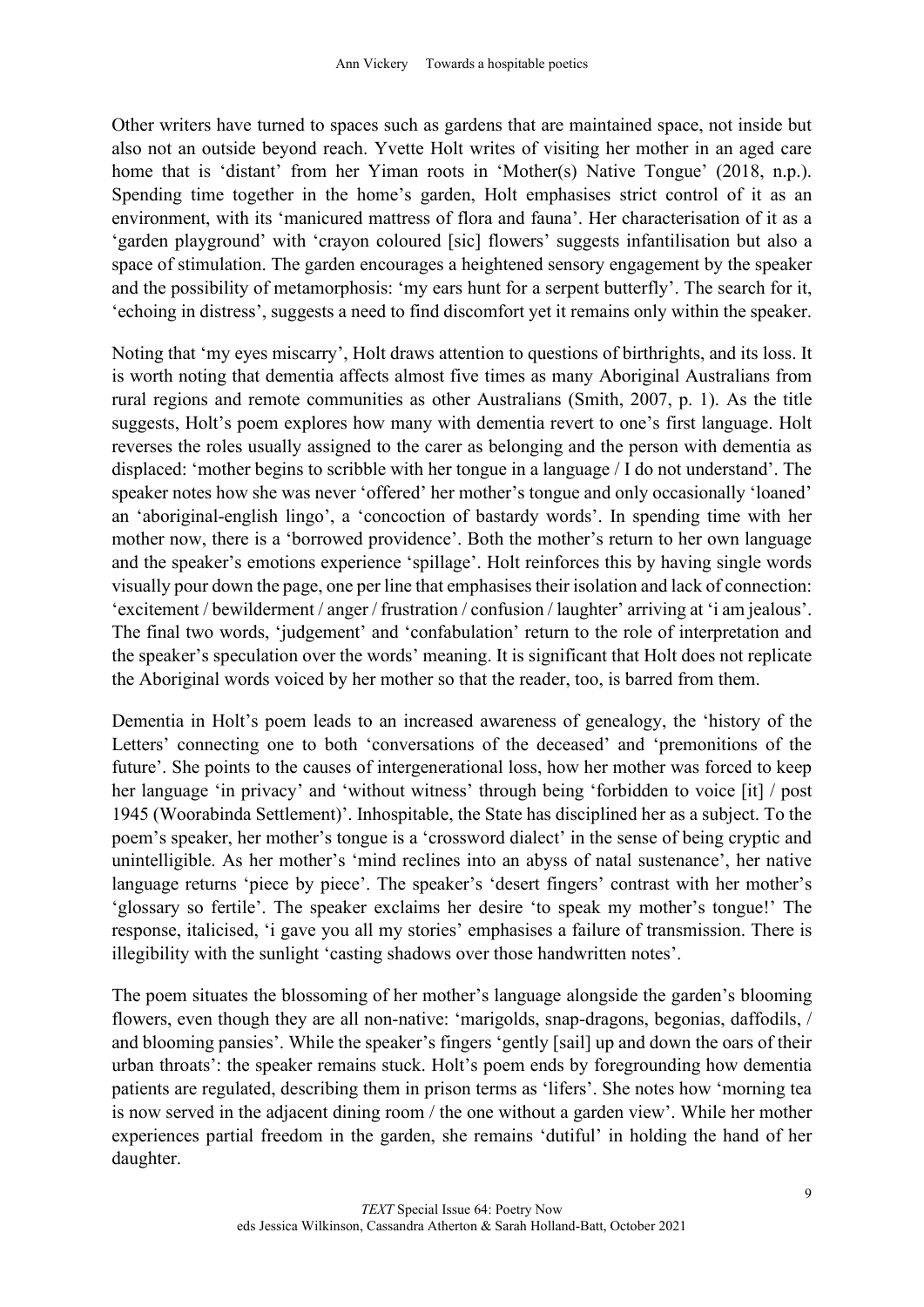Sarah Holland-Batt's 'My Father as a Giant Koi' (2020) focuses on water as a space of simultaneous containment and freedom within the garden space. She characterises her father's life in a nursing home to being 'at the bottom of the pond' (p. 302). Using the metaphor of a fish signals his otherness but also that he is a sentient, active being. His repetitive movement is 'in currents only he can sense' as he 'perfect[s] the art of the circle'. Contrasting with the fish, Holland-Batt turns to the metaphor of a vehicle to foreground the mechanics of her father's orientation: 'He cannot trust the scratched headlamps of his eyes so he navigates by feel' (p. 302). This emphasises a cognitive lack of understanding or insight of the path ahead. The poem offers a strong example of paradoxical accommodation, presenting different ways of understanding dementia's embodiment. Within perceived limitation, there is dexterity, Holland-Batt celebrates her father's motor skill in likening him to 'a monorail' or 'an iceskater' (p. 302).

Like Holt's poem, Holland-Batt emphasises distance in proximity to dementia: 'His is so far beneath the green skin of duckweed / he cannot make me out, or I him' (p. 302). The enclosure of the garden pond is reinforced by poetic meter. As with Holt's poem, there is a likening of the nursing home to a prison: the 'spears of water hyacinth rising / around him like jail bars' (p. 302). The pond emphasises a world that has shrunk. At the same time, the shapeshifting nature and temporal suspension of her father gives him an almost mythic status; he becomes a 'giant' operating within an underworld. Again, this contrasts paradoxical accommodation. Holland-Batt describes how her father surfaces at mealtimes, taking a bite of food to materially 'find the world' that is 'solid as metal and bait' (p. 302). Like Holt's poem, Holland-Batt's suggests a kind of freedom occupied by the dementia person, but also that rituals like mealtimes sees them 'caught' and constrained within the discipline of the aged care home. Both Holt and Holland-Batt's poems are as much about the difficulty of attachment in the face of alienation. It is not coincidental that the koi fish symbolises love in Japanese culture.

While the father of Holland-Batt's poem is beyond language and the mother of Holt's returns to her first language, A. Frances Johnson and Hazel Smith have focused on the challenges of linguistic confusion. 'My Father's Thesaurus' (2020, n.p.) begins with Johnson's father's sudden incapacity to drive after a lifetime of doing so 'faultlessly'. The first sign comes at 'sundown' when the 'trees lit Magritte' and, like surrealism's collapse of distance, 'near and far merged'. Losing the capacity to steer through the world extends to the level of language as her father's words become 'a new Babel / of vigilant accountancies, cornball song, / plant catalogues, expletives, and chess moves'. When a saying from her father's childhood, 'banks could not be trusted', is transformed into 'the banks were past the mustard' at the dinner table, it is treated as a family joke. Yet, as further 'blended agendas' occur, uneasiness ripples through the family. Where her father's words once preserved order and are 'neat as jam jars, / the fruity, sunny order of Fowlers Vacola', there is increasing word jamming. The jamming occurs with increased stubbornness, an insistence, for instance, that 'all cows ate gravel' rather than 'all cows ate grass'. Reading a musical score also becomes difficult, with the 'random dots' likened to 'rainspots'. This results in a synesthetic behavioural shift: 'You watched the piano and played the sunset'.

The emergence of irritation sees 'random hatred' and suspicion 'disfigure old kindness'. Johnson explores the family's need to accommodate and become 'codebreakers', the struggle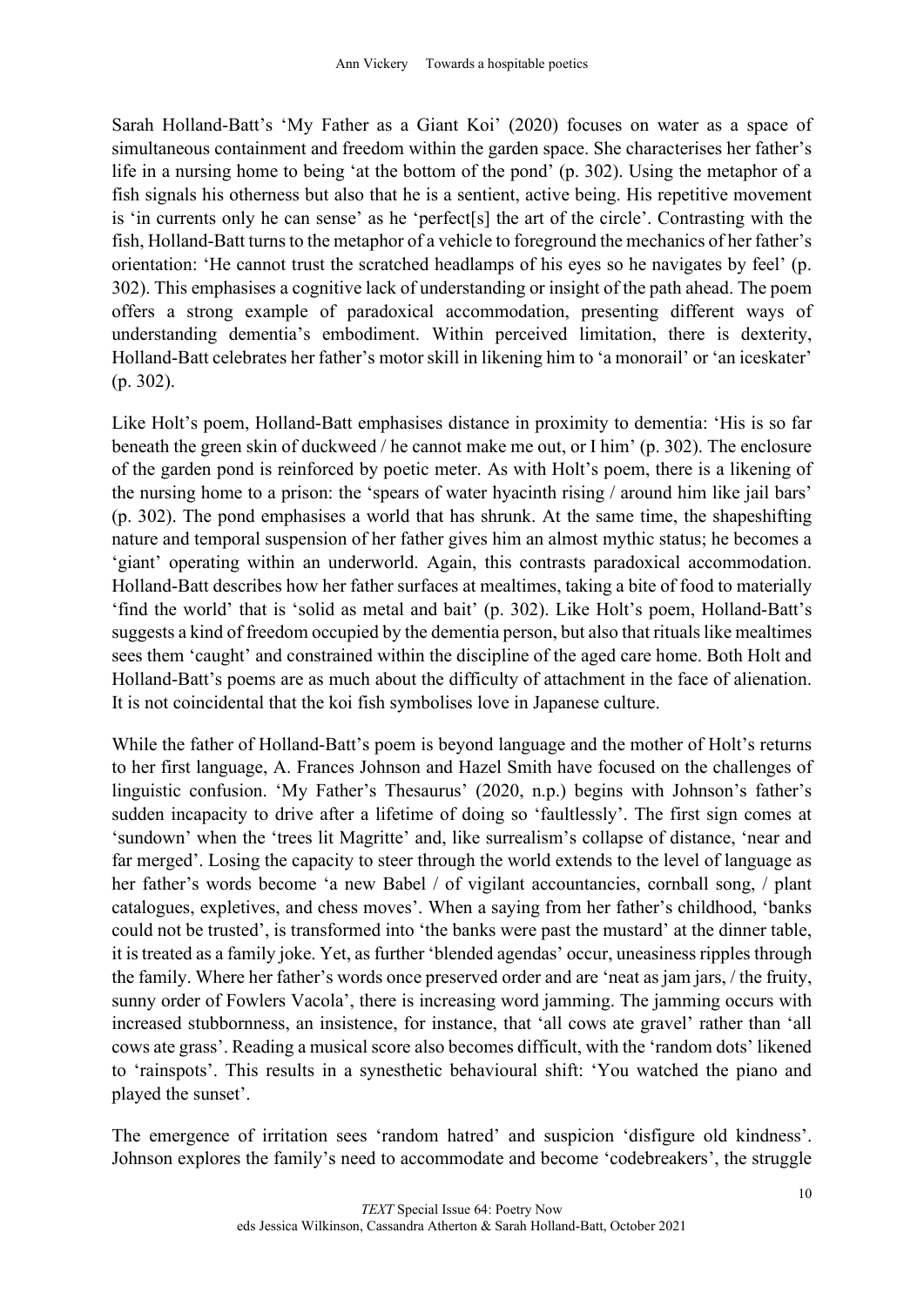of 'fighting through thickets of translation'. An eventual car accident symbolises a linguistic and cognitive crash, as 'words collided around / your head like trams not yet waited for'. Accommodation means secrets: the failed driver's test is kept hidden in the glovebox. Yet the poem concludes with a recognition that alternative accommodation is required. Out of hospital and back in the living room, her father is unable to recognise the family dog and the intimate has become strange. He turns his daughter's hand 'as if he wanted to test it, detach it and send it / whirring into the cold, free universe'.

Similar to Johnson, Hazel Smith shifts between humour and concern over the slide in language in her poem 'Tennis Court Ode' (2016). Like 'My Father's Thesaurus', Smith's poem tracks the gradual display of dementia: 'that which is salient … is usually that which is hidden' (p. 30). Playing with a tennis motif, she notes how 'you can join in any conversation without really knowing the score' (p. 30). Symptoms like irascibility emerge slowly such that 'as dementia starts to cut its teeth, secrets begin to throw racquets' (p. 30). Smith also highlights the confusion over words with 'oath' mutating to 'ode' and words assumed and discarded: 'she took the headscarf on and off unsure about metaphor's limits' (p. 30). Expected roles also transform: 'the doctor talks and talks though he's taken an oath to listen'. The poem concludes with a remark by the person with dementia: 'he's the John Ashbery of tennis' (p. 30).

Smith's poem invokes John Ashbery's 'Tennis Court Oath' which explores the cognitive disjunction and mood shifts of a patient who may have dementia: 'I go on loving you like water yet there is a terrible breath in all of this / You were not elected President yet won the race' (Ashbery, 1957/n.d.). Ashbery also includes linguistic difficulty: 'the coasts / stammered with unintentional villages'. In her poem, Smith transposes Ashbery's surreal alienation to an Australian context and its heightened policing of border, as 'miscarrying vessels' enact 'people-smuggling poetics' (Smith, 2016, p. 30). Yet she questions 'the anxiety of influence' as well as 'the passivity anxiety breeds' (p. 30) and suggests that a reader must be alert to culturally specific nuance.

'Mix-Ups', a further poem in Smith's *Word Migrants* (2016), takes its epigraph from a sign in the Asian Art Museum of San Francisco: 'Culturally, no "Asia" exists, and the peoples who inhabit "Asia" often have little in common with each other' (p. 45). Dementia, Smith suggests, is a similar umbrella term covering vast difference. The second epigraph reads: 'Philosophically, there is no definitive blue; the sky is always salted with clouds. // Chronically, we sort words into piles, stitch up the scattered mess of the senses' (p. 45). Again, she suggests that there is no definitive dementia, only a yearning for one in light of the human drive for order. As a poem, 'Mix-ups' shifts typographically between fonts as well as between prose and lyric. Smith considers how the dementia patient shifts between fluency and stutter, how she 'feels connected to her visitors, but doesn't know how they related to her or to each other' (p. 45). Smith continues:

She keeps saying she is sad because she hasn't had any babies.

They retort, again and again, we are your babies. She says, I think I'll adopt one, and they laugh and throw it back, how could you adopt one when you need people to look after *you*?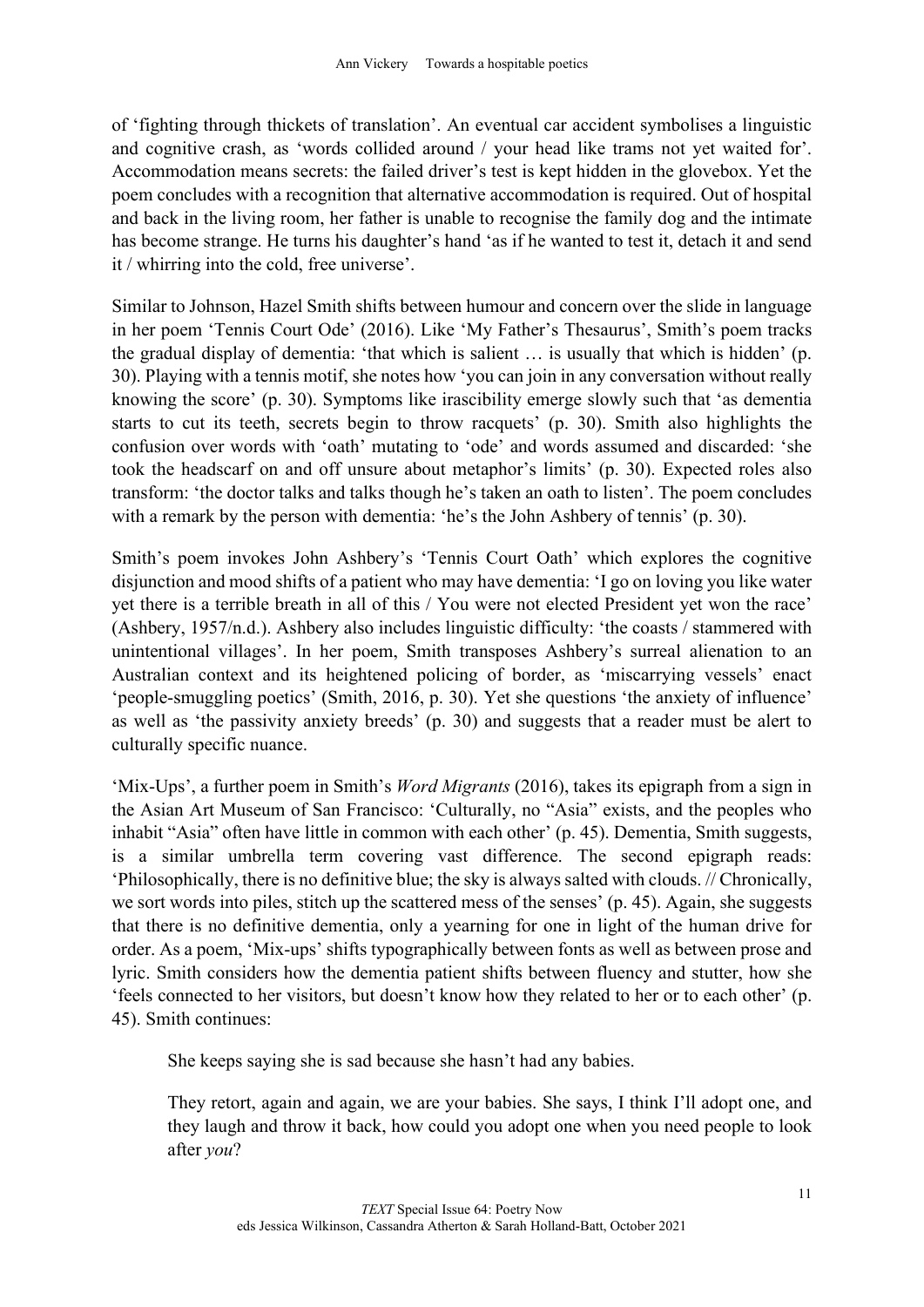Smith communicates the intensity of emotion around the dementia person's distorted perception: 'She weeps and weeps saying her father has just died. He is in the next room and she has neglected him' (p. 46). Thinking that she 'lives upstairs', the space of dementia becomes one of improvisation: 'the habitual is crooked' (p. 46). 'Mix-Ups' foregrounds the uneven movement between regression and progression, as the person with dementia counters the judgement that 'she will never learn anything new again' by doing 'better in her memory test' (p. 46). As with the trope of water in other dementia poems, Smith turns to soup as both a space to float but also to consume and nourish. She notes how a dementia patient will approach a 'soup of ideas' affectively and 'pick the most aromatic pare them down until you reach the core grows smaller disappears have to call it back by pulling it on its fragrance' (p. 46). And in a 'soup of illusions', the dementia patient will 'pick out the mongrel looks like you lower her voice grainy rough resistant' (p. 46). Accommodation here is a process of selection through other means. Yet while dementia might be a 'soup of impossibilities' in which the dementia patient may stir 'inter-stellar stardust', there is just as much likelihood that the dementia patient will 'snap the ladle' as 'soup is about to be served' (p. 46).

'Mix-Ups' explores the loss of narrative logic. There is the sense of a murder having occurred, but the details remain 'pale and vague' (Smith, 2016, p. 47). While she believes, 'It had happened ... everything suggested it hadn't'. The speaker then believes that a woman is offering her a child that she must refuse 'because I knew I had killed': 'If you have killed you can't look after a child, everyone knows that' (p. 47). The poem inverses the discussion of having a child at the beginning, contrasting care with killing. The poem concludes: 'Sharp and vague, this sense of loss, this sense of connection' (p. 47).

Extending Gordon McMullan's suggestion that engagements with the late work of poets should not presume a transhistorical or transcultural framework, I would argue that part of a hospitable poetics is an awareness of the situatedness of dementia even as it may seem increasingly unclear. The eponymous thesaurus of Johnson's poem is more of a Melways or local dictionary as Johnson's poem navigates a Melbourne geography of trams and brand names like Fowlers Vacola. It is a Depression-era phrase, 'banks could not be trusted', that is taken apart and recombined. A further poem by Sarah Holland-Batt, 'In My Father's Country' (2018), attempts to locate her father through the geographies of his past. Her poem captures the bleakness of the search in the Yorkshire landscape, its 'map of burrs, places you have clung, the briar patch' (p. 22). Yet there is 'no symbology of run and henge, I can read here in the dark' (p. 22). While her father invents a history that 'half the family was British raj', the 'true origins are lost for good' and she is left to speculate on 'a gap I alchemised' (p. 22). The affective distance is registered as coldness. Yet ironically, this gives her an affinity with her father sleeping as a child on the frozen front lawn during the war. Similarly, Salom's elegy recalls how his father's memories of war in Syria combine with tricks of light while he is more conscious of 'boots smelling of pennyroyal' (Salom, 1998, p. 260).

It is worth considering how the form of these poems on dementia inform the reading experience. Smith's 'Mix-Ups' is not an easy poem to follow. The connection between the sections isn't clear; for the reader too, details are 'pale and vague'. The use of prose promises narrative but it is one that is full of holes; likewise, grammar goes missing. The lines in Holt's 'Mother(s) Native Tongue' are irregular and Holt eschews capitalisation. Form follows her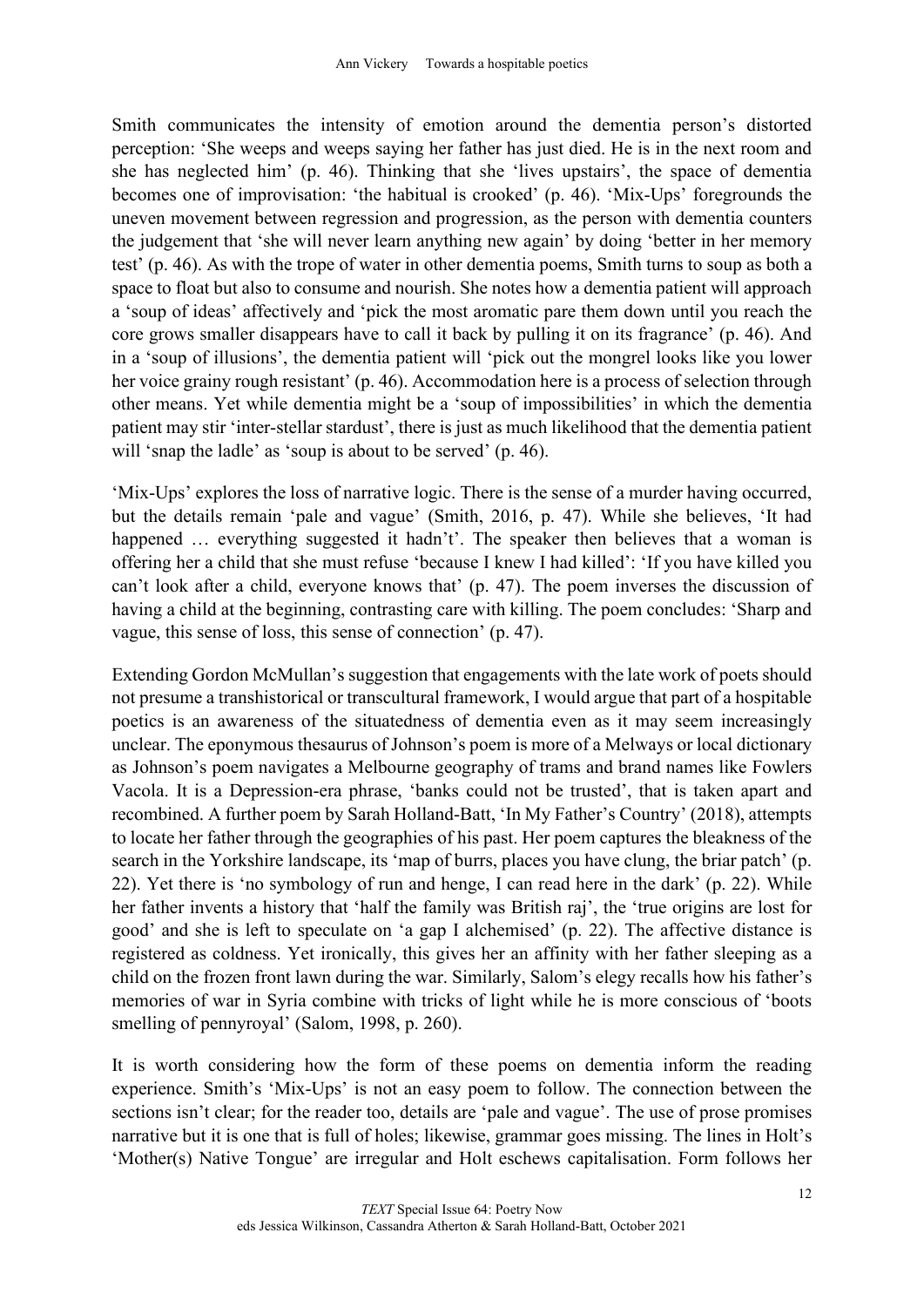frustration and anger in springing out of control. Alternatively, Holland-Batt and Johnson's poems have regular line lengths and comply with the rules of grammar. The form of the poem becomes another kind of room, a means to grapple with dementia but perhaps also a means to compartmentalise feeling. Poems like Salom's 'Elegy for My Father' enact release in the final moments of his father's life: 'We love you. Go safely now. Go'. (p. 263). The poem reaches an acceptance of death and separation. This is not the case in 'Diary of an Anti-Elegist' (2016, n.p.), a further poem by Amanda Johnson. As each stanza raises then rejects the prospect of consolation, the refrain insists 'no, not yet'.

The case studies in this essay demonstrate how dementia is historically and culturally shaped, and intimately lived. Poetry, like any literary form, can still replicate the dominant discourse around dementia. Yet, as Schultz suggests, it can also provide a means to 'listen to what is there instead of what we want to be there', enabling us to see individuals with dementia 'more as themselves and less as what we most fear about ourselves' (2014, para 15). An accommodation of dementia is one which recognises personhood, agency and freedom while acknowledging that a hospitable poetics may be precarious and difficult. In its navigation of how one connects and the possible continuation of attachment, poetry provides a valuable means to remove the stigma surrounding dementia and to reach beyond narratives that alienate dementia from social citizenship.

#### **References**

- Alzheimer's Disease International. *Dementia Statistics*. (n.d.). [https://www.alzint.org/about/dementia-facts](https://www.alzint.org/about/dementia-facts-figures/dementia-statistics/)[figures/dementia-statistics/.](https://www.alzint.org/about/dementia-facts-figures/dementia-statistics/)
- Amigoni, D., & McMullan, G. (2019). Introduction. In D. Amigoni and G. McMullan (Eds.), *Beyond Late Style. Creativity in Later Life: Beyond Late Style*, (pp. 1-16). Routledge.
- Ashbery, J. (n.d.). The Tennis Court Oath. *Poetry Foundation.* [https://www.poetryfoundation.org/poems/47767/the-tennis-court-oath.](https://www.poetryfoundation.org/poems/47767/the-tennis-court-oath) (Original work published in 1957).
- Auden, W.H. (n.d.). In Memory of W.B. Yeats. *Poets.org*. [https://poets.org/poem/memory-w-b-yeats.](https://poets.org/poem/memory-w-b-yeats) (Original work published in 1940)
- Australian Bureau of Statistics. (2020). *Causes of Death, Australia*. https://www.abs.gov.au/statistics/health/causes-death/causes-death-australia/2019.
- Bitenc, R. A. (2020*). Reconsidering Dementia Narratives: Empathy, Identity and Care*. Routledge.
- Behuniak, S. M. (2011). The Living Dead? The Construction of People with Alzheimer's Disease as Zombies, *Ageing & Society*, *31*, 70-92.<https://doi.org/10.1017/S0144686X10000693>

Clark, A. (1994). Dementia. *Antipodes*, *8*(2), 107.

- Derrida, J. (2001). *On Cosmopolitanism and Forgiveness*. (M. Dooley & M. Hughes, Trans.). Routledge.
- Harrison, J. (1996). Dementia. *Cabramatta/Cudmirrah*, (pp. 54-55). Black Pepper.
- Hejinian, L. (1996). *Writing is an Aid to Memory*. Burning Deck Press.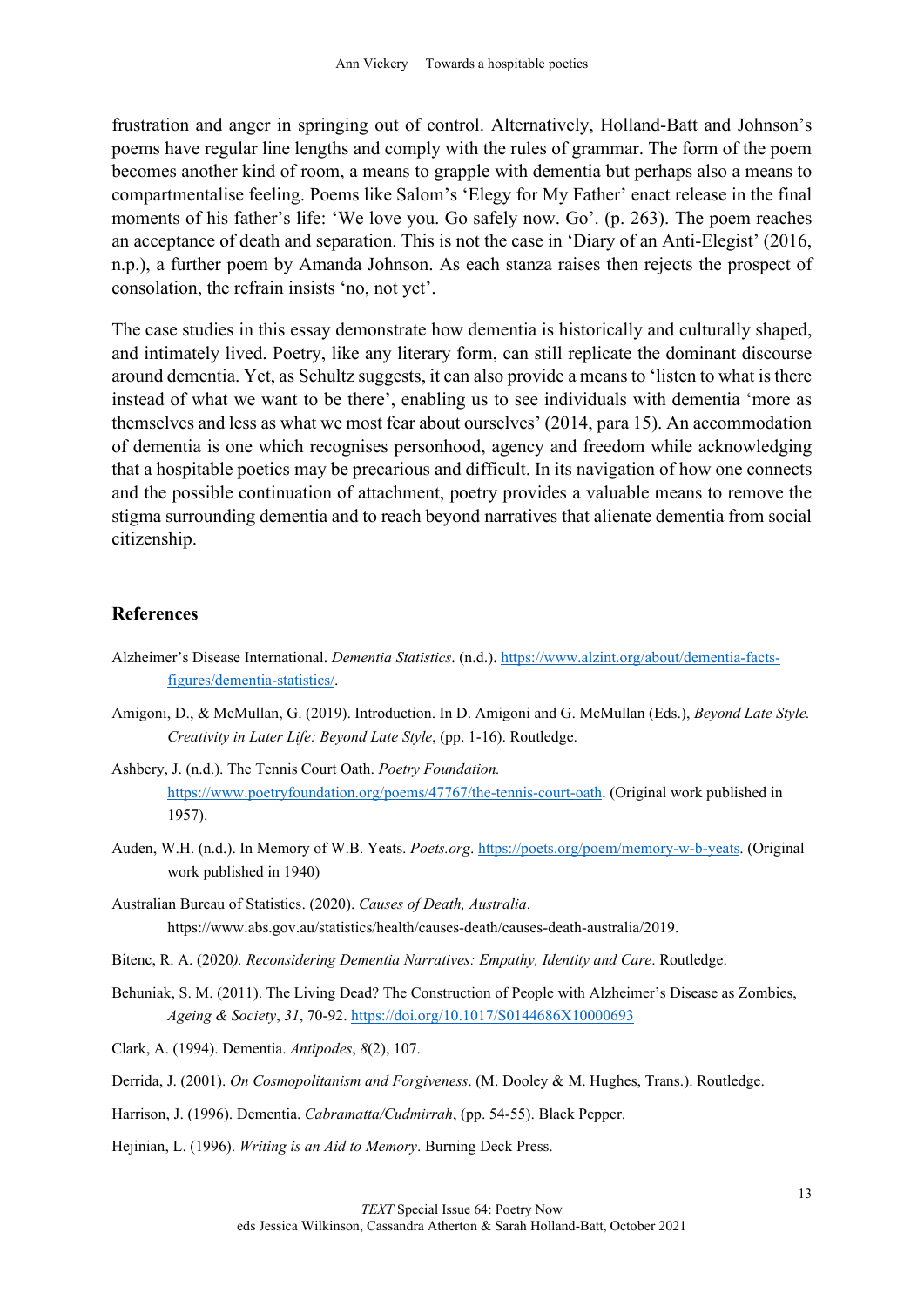- Herskovits, E. (1995). Struggling over Subjectivity Debates about the 'Self' and Alzheimer's Disease. *Medical Anthropology*, *4*(2), 146-64. <https://doi.org/10.1525/maq.1995.9.2.02a00030>
- Holland-Batt, S. (2020, September 8). My Father as a Giant Koi. *New Writing 18*(3), p. 302, <https://doi.org/10.1080/14790726.2020.1811348>
- Holland-Batt, S. (2018, July 7). In My Father's Country. *Weekend Australian*, 22.
- Holt, Y. (2018, October). Mother(s) Native Tongue. [https://overland.org.au/previous-issues/2018-oodgeroo](https://overland.org.au/previous-issues/2018-oodgeroo-noonuccal/poetry-prize-yvette-henry-holt/)[noonuccal/poetry-prize-yvette-henry-holt/](https://overland.org.au/previous-issues/2018-oodgeroo-noonuccal/poetry-prize-yvette-henry-holt/)
- Johnson, A. (2016). Diary of an Anti-Elegist. 'States of Poetry: Victoria', *Australian Book Review*. [https://www.australianbookreview.com.au/poetry/states-of-poetry/states-of-poetry-victoria/173-states](https://www.australianbookreview.com.au/poetry/states-of-poetry/states-of-poetry-victoria/173-states-of-poetry-victoria/3054)[of-poetry-victoria/3054](https://www.australianbookreview.com.au/poetry/states-of-poetry/states-of-poetry-victoria/173-states-of-poetry-victoria/3054)
- Johnson, A. (2020). My Father's Thesaurus. *Australian Book Review*, *418*. [https://www.australianbookreview.com.au/abr-online/current-issue/710-january-february-2020-no-](https://www.australianbookreview.com.au/abr-online/current-issue/710-january-february-2020-no-418/6143-2020-peter-porter-poetry-prize-shortlist)[418/6143-2020-peter-porter-poetry-prize-shortlist](https://www.australianbookreview.com.au/abr-online/current-issue/710-january-february-2020-no-418/6143-2020-peter-porter-poetry-prize-shortlist)
- Kant, I. (2006). *Toward Perpetual Peace and Other Writings on Politics, Peace, and History.* Pauline Kleingold (Ed.), Translated by D. L. Colclasure. Yale University Press. (Original work published in 1795).
- Kitwood, T. (1997). *Dementia Reconsidered. The Person Comes First*. Open University Press.
- Kunow, R. (2015). Forgetting Memory: Poetry and Alzheimer's Disease. In K. Freitag (Ed.), *Recovery and Transgression: Memory in American Poetry* (pp. 281-96). Cambridge Scholars Publishing.
- Levinas, E. (1969). *Totality and Infinity: An Essay on Exteriority*. Translated by Alphonso Lingis. Duquesne University Press. (Original work published in 1961).
- Lie, C. Y. (2019). Entangled Stories: Reimagining Dementia, History, and Narrative in Contemporary Literature and Life Writing. [Doctoral Dissertation, University of Michigan]. Proquest Dissertations & Theses Global. <https://deepblue.lib.umich.edu/handle/2027.42/153421>
- Llewellyn, K. (2004) Travel. *Honey: Poems* (p. 37). Hudson.
- Macqueen, H. (Dir.). (2020). *Supernova*. British Film Institute.
- Malabou, C. (2008). *What Should We Do with Our Brain?* Fordham University Press.
- McMullan, G. (2016). The 'Strangeness' of George Oppen. In G. McMullan & S. Smiles (Eds.), *Late Style and Its Discontents: Essays in Art*, *Literature and Music* (pp. 31-47). Oxford University Press.
- Nelson, M. (2015). *The Argonauts*. Graywolf Press.
- Ngai, S. (2005). *Ugly Feelings*. Harvard University Press.
- Nicholls, P. (2012). That 'Saving Ray of Strangeness': The Late Poems of George Oppen. In L. Collins and S. Matterson (Eds.). *Aberration in Modern Poetry: Essays on Atypical Works by Yeats, Auden, Moore, Heaney and Others* (pp. 95-109). McFarland & Co.
- Oppen, G. (2002). *New Collected Poems*. Edited by Michael Davidson. New Directions.
- Pitt, E. (2016). Kate Swaffer: The Story Behind the Activist and the Academic[. https://www.uow.edu.au/the](https://www.uow.edu.au/the-stand/2016/kate-swaffer.php)[stand/2016/kate-swaffer.php](https://www.uow.edu.au/the-stand/2016/kate-swaffer.php)
- Royal Commission into Aged Care Quality and Safety. (2021) *Final Report: Care, Dignity, and Respect.* Vol. I-V. Commonwealth of Australia. <https://agedcare.royalcommission.gov.au/publications/final-report>